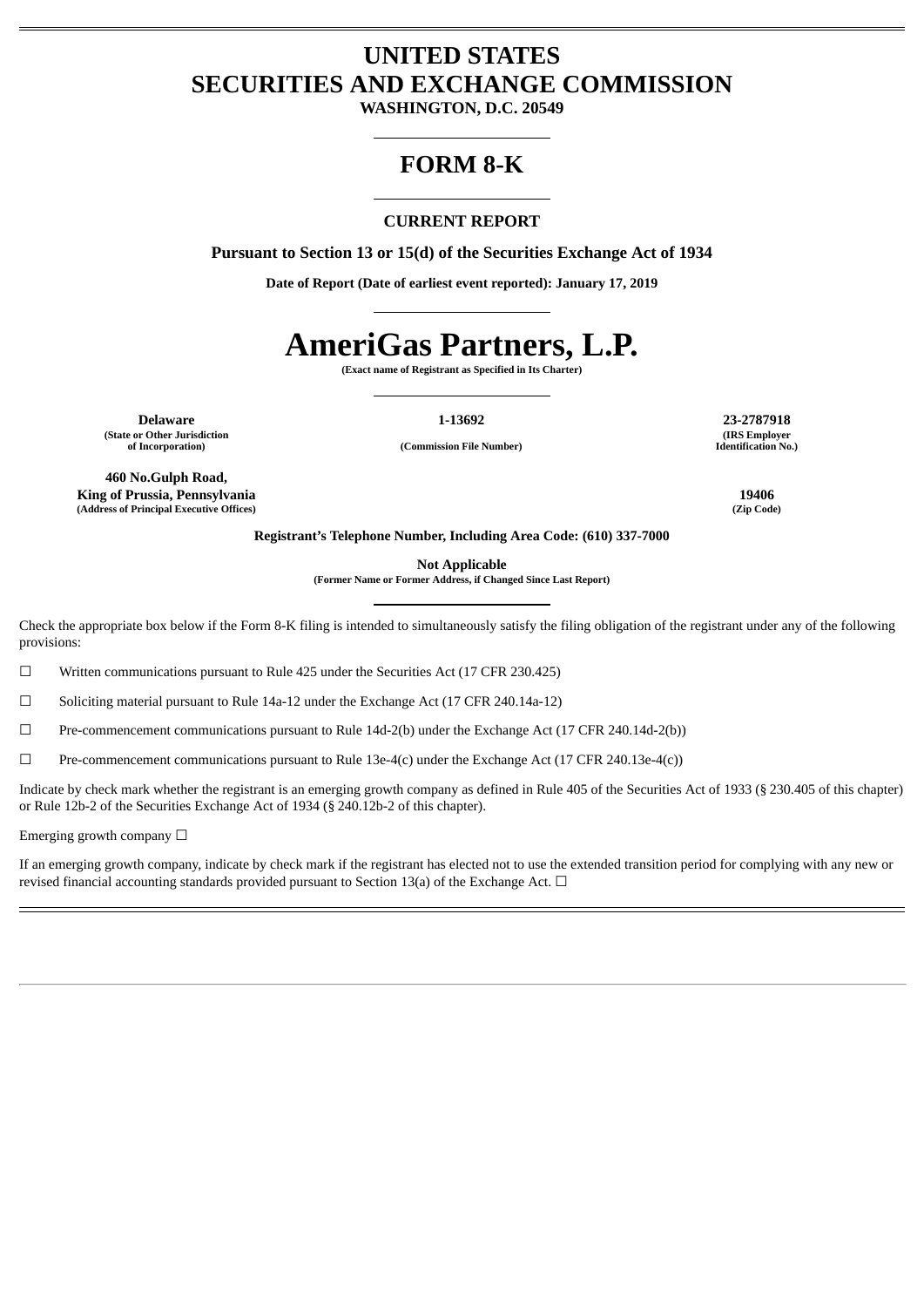# Item 5.02 Departure of Directors or Certain Officers; Election of Directors; Appointment of Certain Officers; Compensatory Arrangements of **Certain Officers.**

On January 17, 2019, the Board of Directors of AmeriGas Propane, Inc. (the "General Partner"), the general partner of AmeriGas Partners, L.P. ("AmeriGas Partners"), appointed Ann P. Kelly, age 48, to serve as Vice President – Finance and Chief Financial Officer of the General Partner, effective February 11, 2019. Ms. Kelly will succeed Ted J. Jastrzebski, who, as previously announced, has been serving as the General Partner's principal financial officer on an interim basis following Hugh J. Gallagher's appointment as the General Partner's President and Chief Executive Officer in September 2018. Mr. Jastrzebski will continue to serve as the Chief Financial Officer of UGI Corporation, the General Partner's parent. Ms. Kelly will be succeeded by Laurie A. Bergman, who will serve as the Vice President, Chief Accounting Officer and Corporate Controller of UGI Corporation, effective February 11, 2019.

In December 2014, Ms. Kelly joined UGI Utilities, Inc. ("Utilities"), a wholly-owned subsidiary of UGI Corporation, as its Controller and Principal Accounting Officer, and served as UGI Corporation's Assistant Treasurer from May 2016 until she was appointed as UGI Corporation's Vice President, Chief Accounting Officer and Corporate Controller in March 2018. Prior to joining Utilities, Ms. Kelly held the position of Chief Financial Officer of JGM, Inc. (a structural steel fabrication company). She previously held roles of increasing responsibility in finance and accounting at Preferred Sands (a provider of sandbased proppant solutions to the oil and gas industry), Exelon Generation, PECO Energy Company, Radnor Holdings Corporation (a former manufacturer and distributor of disposable foodservice products), PricewaterhouseCoopers LLP and Dean Witter Reynolds (a former stock brokerage and securities firm).

The General Partner has agreed to pay Ms. Kelly an annual base salary of \$325,000. In addition, Ms. Kelly will participate in the General Partner's annual bonus plan. Her target annual bonus plan opportunity, as a percentage of annual base salary, will be 50%, prorated based on her promotion date. Ms. Kelly will also participate in the General Partner's long-term compensation plan, the AmeriGas Propane, Inc. 2010 Long-Term Incentive Plan on Behalf of AmeriGas Partners, L.P. (the "2010 Plan"), and she will continue to participate in UGI Corporation's long-term compensation plan, the UGI Corporation 2013 Omnibus Incentive Compensation Plan. The General Partner's Compensation/Pension Committee approved a long-term equity award for Ms. Kelly with a total value of \$278,000. A portion of the award will consist of UGI Corporation stock options, to be approved by the UGI Corporation Compensation and Management Development Committee, and a portion of the award will consist of AmeriGas Partners, LP. performance units, to be approved by the General Partner's Compensation/Pension Committee, with distribution equivalents that may be earned at the end of the 2019-2021 measurement period. Each performance unit represents the right of the recipient to receive a Common Unit and cash equal to distributions paid during the performance period if specified performance goals and other conditions are met.

Ms. Kelly will participate in the General Partner's benefit plans, including the AmeriGas Propane, Inc. Supplemental Executive Retirement Plan for New Employees (the "SERP") and the AmeriGas Propane, Inc. Senior Executive Employee Severance Plan (the "Severance Plan"). Additionally, pursuant to a change in control agreement, UGI Corporation will provide Ms. Kelly with cash benefits ("Benefits") if UGI Corporation terminates her employment without cause or if she terminates employment for good reason at any time within two years following a change in control of UGI Corporation. If the events trigger a payment following a change in control, the Benefits payable to Ms. Kelly will be as specified under her change in control agreement unless payments under the Severance Plan would be greater, in which case Benefits would be provided under the Severance Plan. Benefits under this arrangement will be equal to two times her base salary plus annual bonus. Ms. Kelly will also receive the cash equivalent of her target bonus, prorated for the number of months served in the fiscal year. In addition, Ms. Kelly will receive a cash payment based on the cost she would have incurred to continue medical and dental coverage under the General Partner's plans for two years (less the amount Ms. Kelly would be required to contribute for such coverage if she were an active employee). The impact of a change in control on outstanding performance units, distribution equivalents, and unvested stock options will be as set forth in the applicable plan and/or grant letter. In the event of the termination of Ms. Kelly's employment following a change in control, she would also receive benefits under the SERP calculated as if she had continued in employment for two years. Descriptions of UGI Corporation's change in control agreements and the General Partner's SERP and Severance Plan are included in Item 11, Executive Compensation, of the AmeriGas Partners Annual Report on Form 10-K.

In order to receive benefits under the Severance Plan or her change in control agreement, Ms. Kelly is required to execute a release that discharges the General Partner or UGI Corporation, respectively, and each of its subsidiaries from liability for any claims she may have against any of them, other than claims for amounts or benefits due her under any plan, program or contract provided by or entered into with the General Partner or UGI Corporation, respectively, and each of its subsidiaries. The Severance Plan also requires Ms. Kelly to ratify any post-employment activities agreement in effect and to cooperate in attending to matters pending at the time of termination of employment.

In addition to the benefits set forth above, company paid life and disability insurance are generally available to all employees. Ms. Kelly is also eligible for certain executive perquisites, including participation in the executive health maintenance program.

A copy of UGI Corporation's and the General Partner's press release is included as Exhibit 99.1 to this Current Report on Form 8-K and is incorporated herein by reference.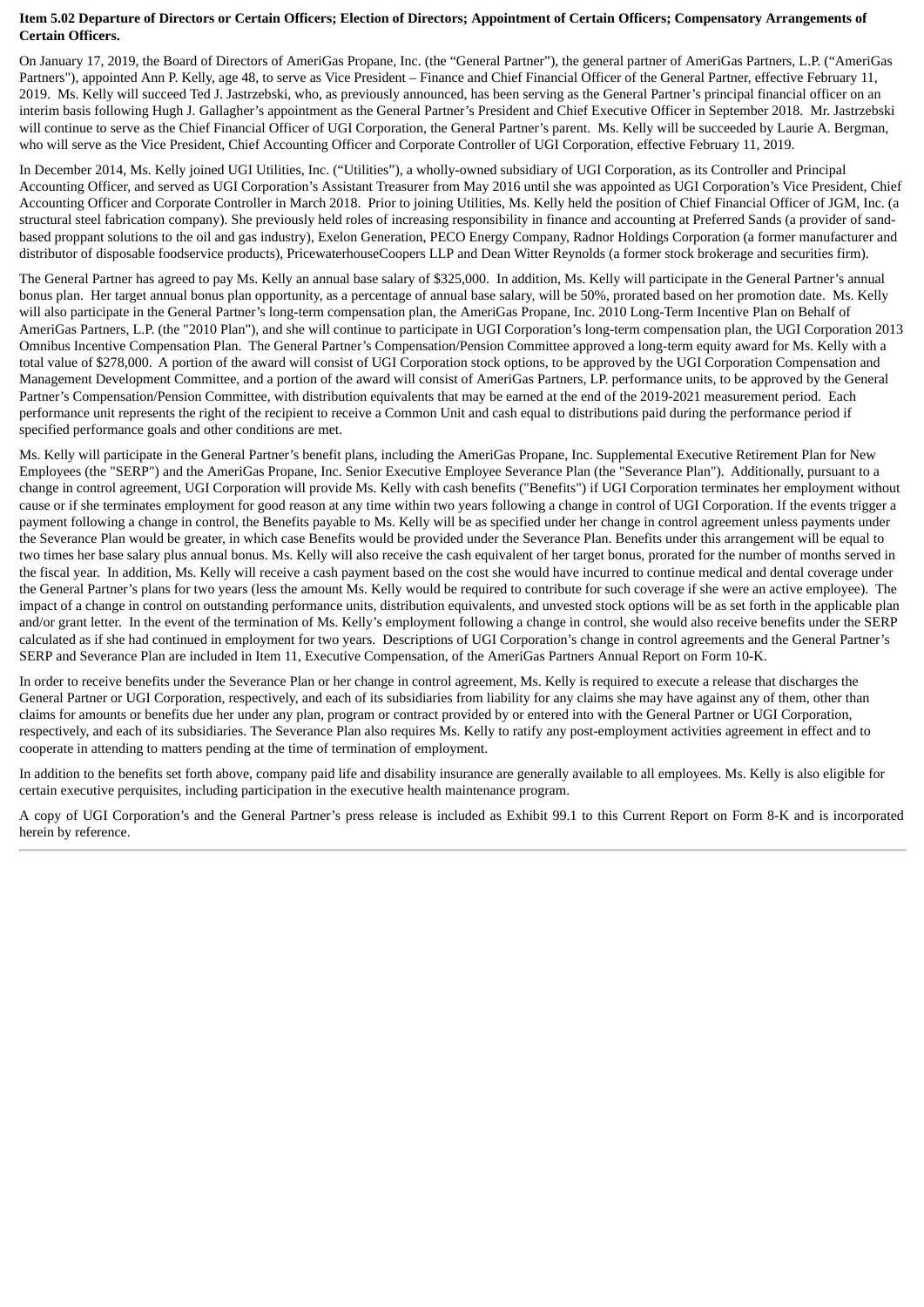# **Item 9.01 Financial Statements and Exhibits.**

(d) Exhibits.

| Exhibit<br><b>Number</b> | <b>Description</b>                                                                                      |
|--------------------------|---------------------------------------------------------------------------------------------------------|
| 10.1                     | Description of oral employment at-will arrangement between AmeriGas Propane, Inc. and Ms. Ann P. Kelly. |
| 99.1                     | Press Release of UGI Corporation and AmeriGas Propane, Inc. dated January 22, 2019.                     |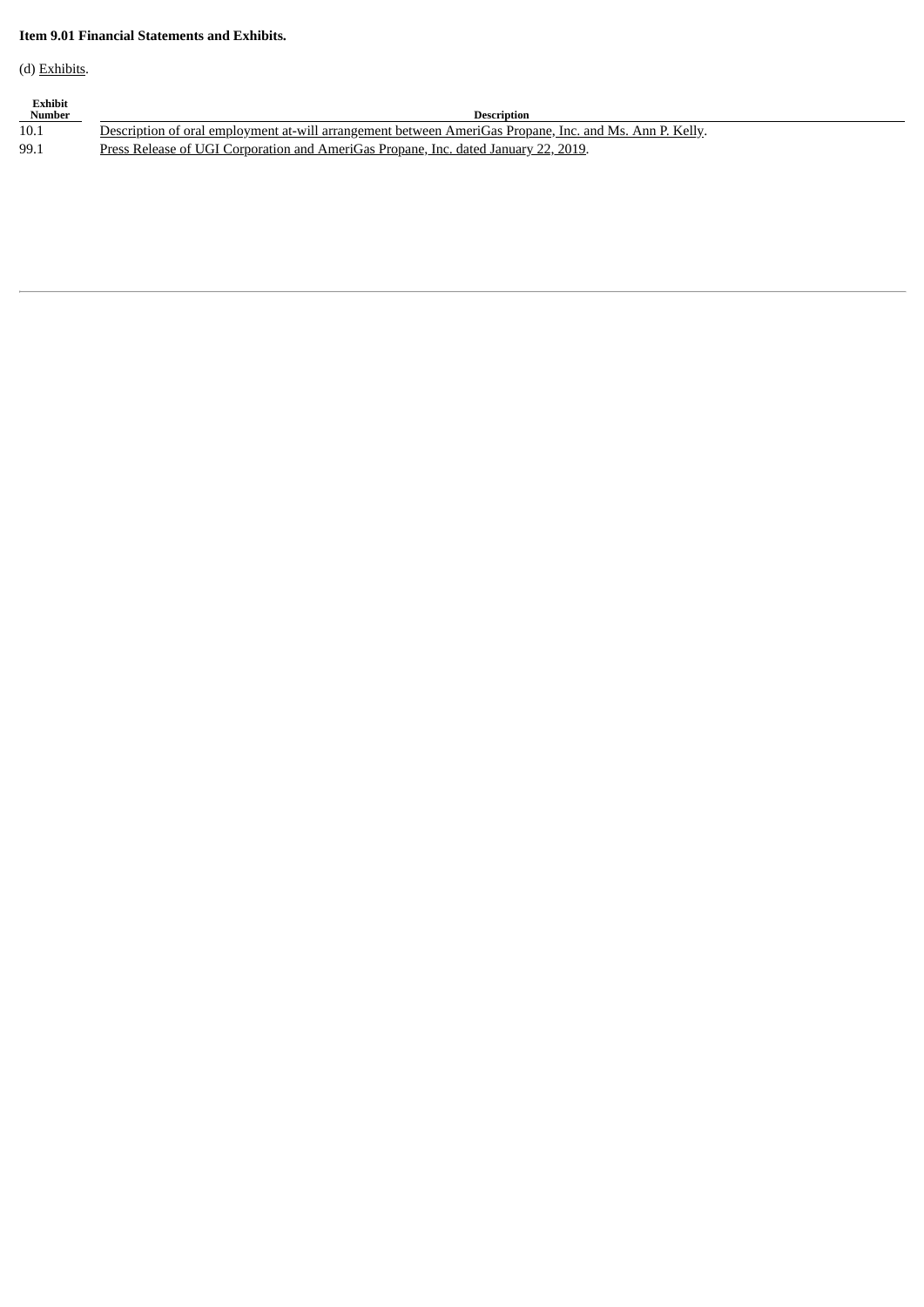# **Exhibit Index**

| Exhibit<br>Number | <b>Description</b>                                                                                      |
|-------------------|---------------------------------------------------------------------------------------------------------|
| 10.1              | Description of oral employment at-will arrangement between AmeriGas Propane, Inc. and Ms. Ann P. Kelly. |
| 99.1              | Press Release of UGI Corporation and AmeriGas Propane, Inc. dated January 22, 2019.                     |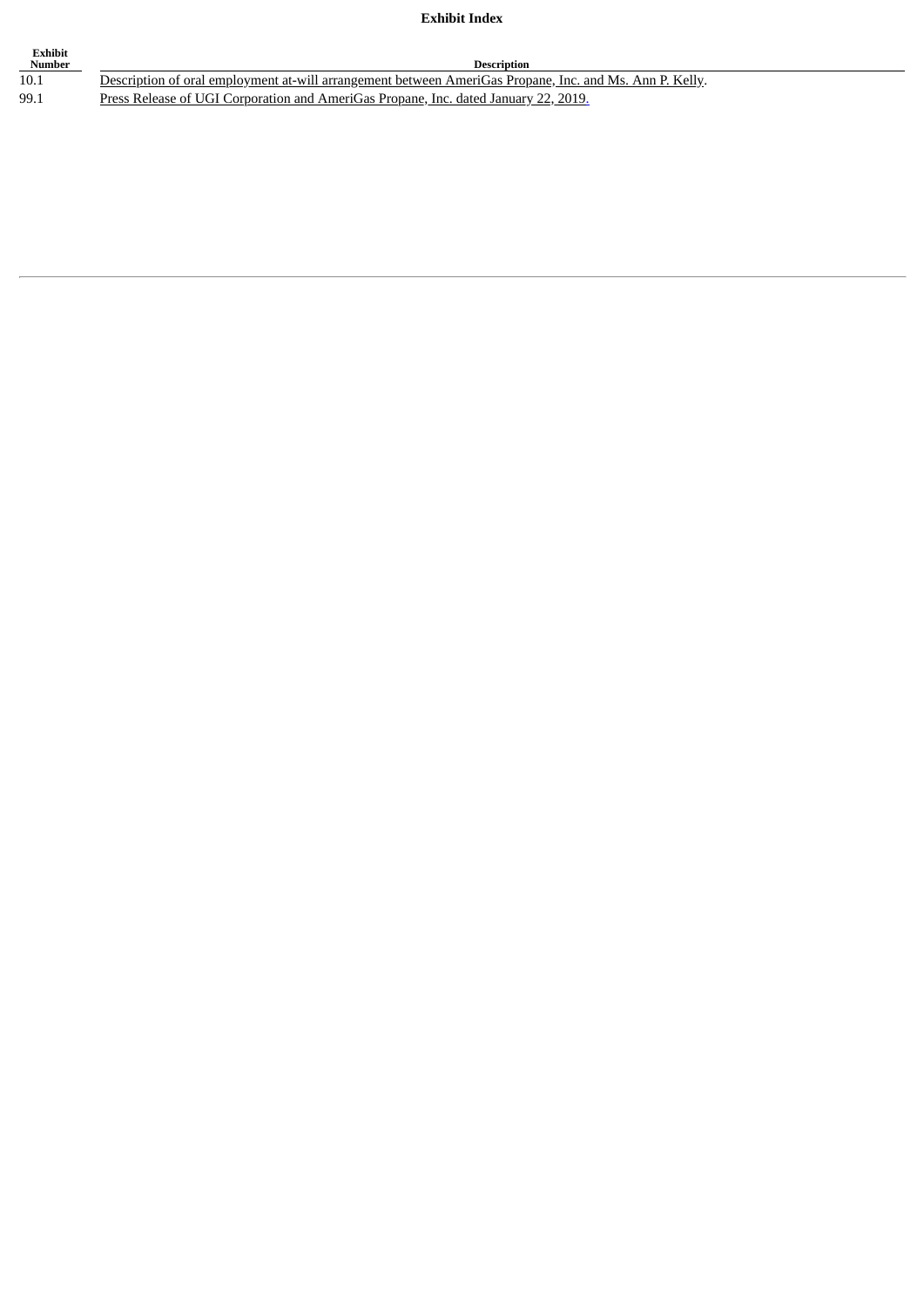# **SIGNATURES**

Pursuant to the requirements of the Securities Exchange Act of 1934, the registrant has duly caused this report to be signed on its behalf by the undersigned thereunto duly authorized.

# **AmeriGas Partners, L.P.**

Date: **January 22, 2019** By: /s/ Monica M. Gaudiosi

**Monica M. Gaudiosi Vice President, General Counsel and Secretary of AmeriGas Propane, Inc., the General Partner of AmeriGas Partners, L.P.**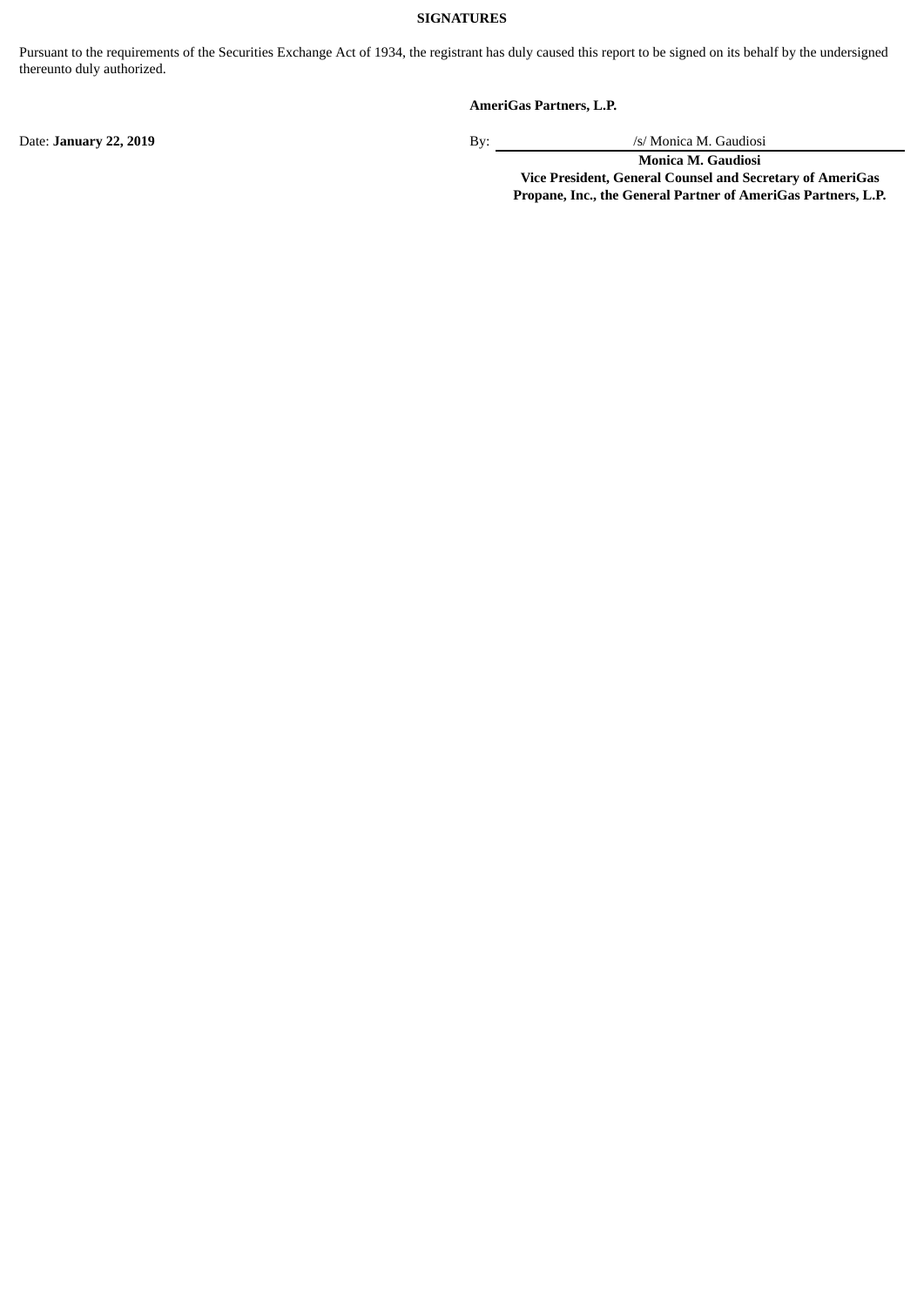# **AMERIGAS PROPANE, INC. DESCRIPTION OF COMPENSATION ARRANGEMENT FOR ANN P. KELLY**

<span id="page-5-0"></span>Ann P. Kelly will become Vice President – Finance and Chief Financial Officer of AmeriGas Propane, Inc., the general partner of AmeriGas Partners, L.P, effective February 11, 2019. Ms. Kelly will have an oral compensation arrangement with AmeriGas Propane, Inc., which will include the following:

Ms. Kelly:

- 1. is entitled to an annual base salary, which for fiscal year 2019 will be \$325,000;
- 2. will participate in AmeriGas Propane, Inc.'s annual bonus plan, with bonus, if any, pro-rated for fiscal year 2019 and payable based on the achievement of pre-approved financial and/or business performance objectives that support business plans and strategic goals;
- 3. will participate in AmeriGas Propane, Inc.'s long-term compensation plan, the 2010 Long-Term Incentive Plan, and UGI Corporation's 2013 Omnibus Incentive Compensation Plan;
- 4. will receive cash benefits upon termination of her employment without cause following a change in control of UGI Corporation; and
- 5. will participate in AmeriGas Propane, Inc.'s benefit plans, including the AmeriGas Propane, Inc. Senior Executive Employee Severance Plan, and the AmeriGas Propane, Inc. Supplemental Executive Retirement Plan.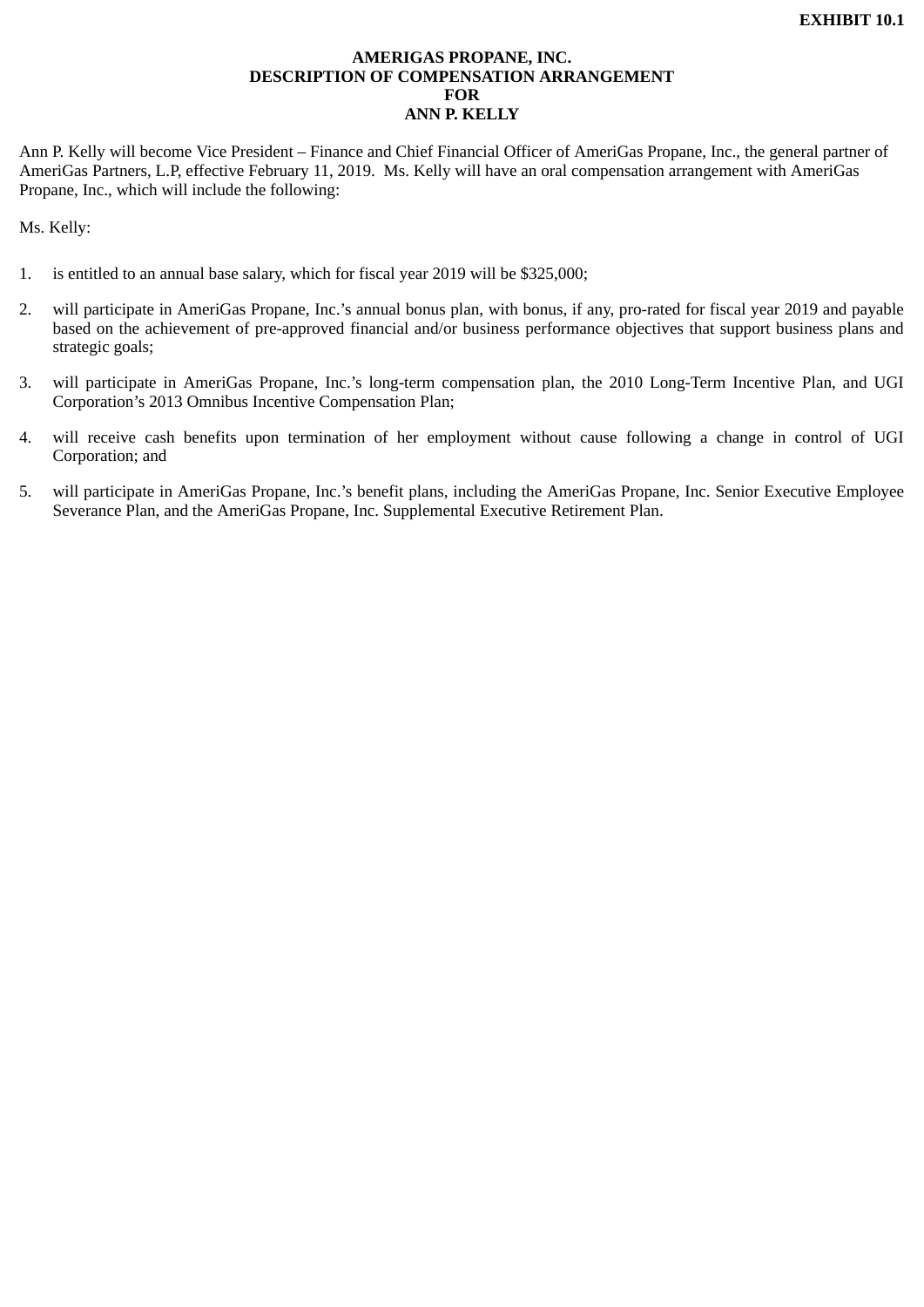# <span id="page-6-0"></span>AmeriGas Appoints Ann P. Kelly Chief Financial Officer

# UGI Appoints Laurie A. Bergman Vice President, Chief Accounting Officer and Corporate Controller

# January 22, 2019

VALLEY FORGE, Pa., January 22 –AmeriGas Propane, Inc. ("AmeriGas" or the "General Partner"), the general partner of AmeriGas Partners, L.P. (NYSE: APU), has named Ann P. Kelly to the position of Vice President – Finance and Chief Financial Officer, effective February 11, 2019. Ms. Kelly, age 48, will succeed Ted J. Jastrzebski, who, as previously announced, has been serving as the principal financial officer of AmeriGas on an interim basis following Hugh J. Gallagher's appointment as President and Chief Executive Officer of AmeriGas in September 2018. Mr. Jastrzebski will continue to serve as Chief Financial Officer of UGI Corporation (NYSE: UGI), the parent of the General Partner.

Since March 2018, Ms. Kelly has served as UGI Corporation's Vice President, Chief Accounting Officer and Corporate Controller. She also served as UGI Corporation's Assistant Treasurer from 2016 to 2018. Ms. Kelly joined UGI Utilities, Inc., a wholly-owned subsidiary of UGI Corporation, in 2014, where she served as its Controller and Principal Accounting Officer.

Prior to joining the organization, Ms. Kelly held the position of Chief Financial Officer of JGM, Inc., and served as Senior Vice President – Finance for Preferred Sands. She also held roles of increasing responsibility in finance and accounting at Exelon Generation, PECO, Radnor Holdings, Price Waterhouse and Dean Witter. Ms. Kelly holds a Bachelor of Arts in Accounting from Ohio Wesleyan University and a Master of Business Administration from Villanova University. She is also a Certified Public Accountant.

Ms. Kelly will be succeeded by Laurie A. Bergman, who will serve as the Vice President, Chief Accounting Officer and Corporate Controller of UGI Corporation, effective February 11, 2019. Ms. Bergman has served as the Chief Accounting Officer and Corporate Controller of AmeriGas since 2016. Prior to that, she served as Group Director – Financial Planning and Analysis of AmeriGas from 2014 to 2016. Ms. Bergman joined AmeriGas in 2006. Previously, Ms. Bergman served as a Financial Analysis Specialist and a Disbursement Operations Manager at CIGNA Corporation, a leading employee benefits provider, positions in which she served from 2001 to 2005. Ms. Bergman earned a Bachelor of Arts in Finance and a Master of Business Administration, with a concentration in Accounting, from Temple University. She is a Certified Public Accountant and a Certified Management Accountant.

John L. Walsh, president and chief executive officer of UGI Corporation and Chairman of the General Partner commented, "Ann has demonstrated impressive industry and financial knowledge since joining the UGI family in 2014. In her time with the organization, she has been an invaluable sponsor of key initiatives and we expect her to play a key role in our continued success as the CFO of AmeriGas.

"Laurie has been an important member of the AmeriGas team since 2006. In addition to her daily responsibilities, she has successfully led crucial corporate-wide projects. She is a great fit for her